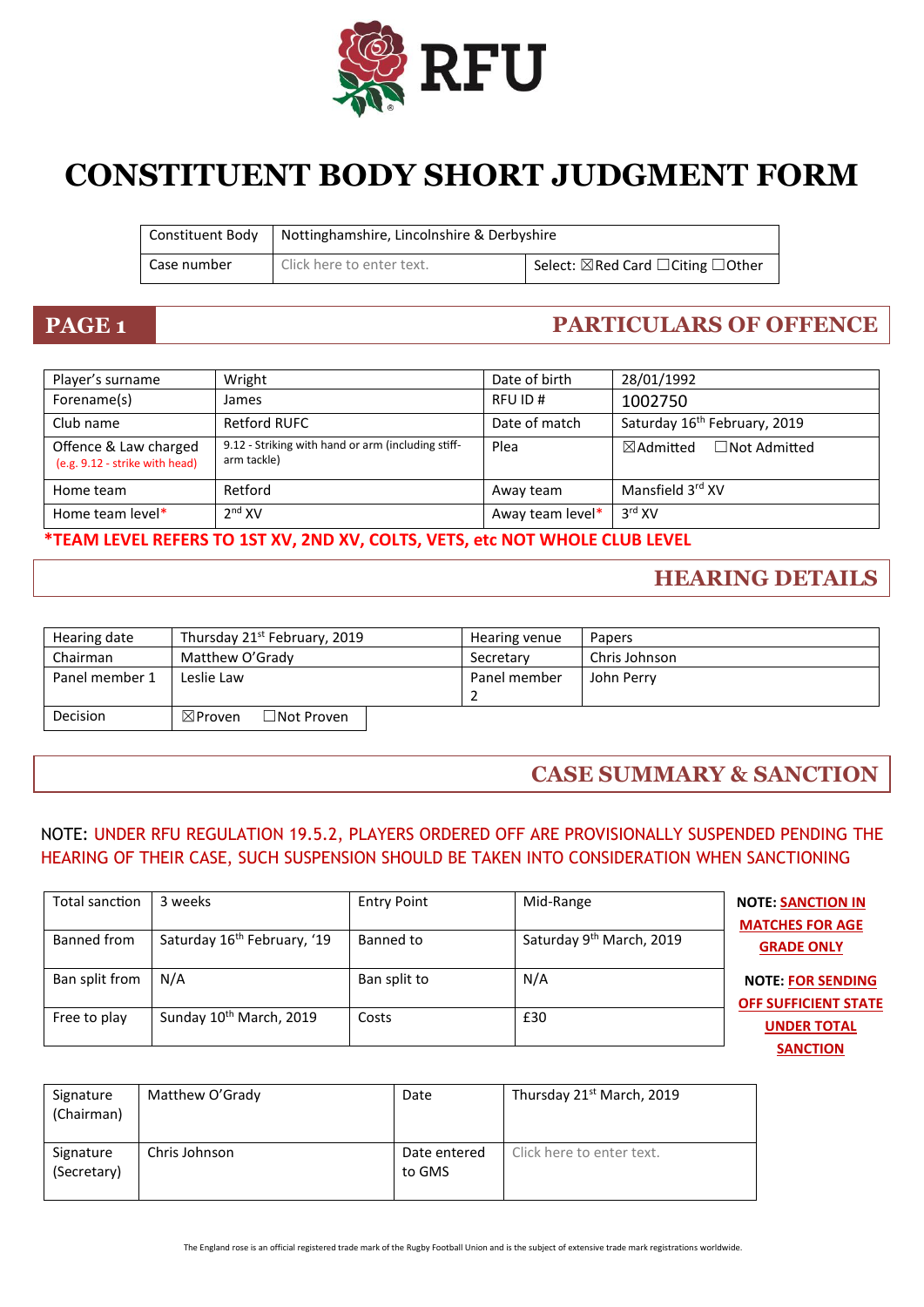### **PAGE 2 ASSESSMENT OF OFFENCE (REGULATION 19.11.8)**

| PLEASE TICK APPROPRIATE BOX:<br>$\Box$ Intentional/deliberate 19.11.8(a)<br>□Reckless 19.11.8(b) |                                                               |  |  |
|--------------------------------------------------------------------------------------------------|---------------------------------------------------------------|--|--|
| Gravity of player's actions 19.11.8(c)                                                           | Nature of actions 19.11.8(d)                                  |  |  |
| Cheap shot to the back of victim's head. A punch with a clenched                                 | Punch to the head.                                            |  |  |
| fist.                                                                                            |                                                               |  |  |
|                                                                                                  |                                                               |  |  |
|                                                                                                  |                                                               |  |  |
|                                                                                                  |                                                               |  |  |
| Existence of provocation 19.11.8(e)                                                              | Whether player retaliated 19.11.8(f)                          |  |  |
| Nothing to justify the Player's actions                                                          | Unknown.                                                      |  |  |
|                                                                                                  |                                                               |  |  |
|                                                                                                  |                                                               |  |  |
|                                                                                                  |                                                               |  |  |
|                                                                                                  |                                                               |  |  |
| Self-defence 19.11.8(g)                                                                          | Effect on victim 19.11.8(h)                                   |  |  |
| N/A                                                                                              | No known injury.                                              |  |  |
|                                                                                                  |                                                               |  |  |
|                                                                                                  |                                                               |  |  |
|                                                                                                  |                                                               |  |  |
|                                                                                                  |                                                               |  |  |
| Effect on match 19.11.8(i)                                                                       | Vulnerability of victim 19.11.8(j)                            |  |  |
| The game was abandoned. The Player's actions were a part of                                      | A cheap shot to the back of a Player's head. The victim would |  |  |
| that.                                                                                            | not have been prepared for the punch. A vulnerable part of    |  |  |
|                                                                                                  | the victim's body.                                            |  |  |
|                                                                                                  |                                                               |  |  |
|                                                                                                  |                                                               |  |  |
| Level of participation/premeditation 19.11.8(k)                                                  | Conduct completed/attempted 19.11.8(L)                        |  |  |
| No evidence of premeditation                                                                     | Completed                                                     |  |  |
|                                                                                                  |                                                               |  |  |
|                                                                                                  |                                                               |  |  |
|                                                                                                  |                                                               |  |  |
|                                                                                                  |                                                               |  |  |
| Other features of player's conduct 19.11.8(m)                                                    |                                                               |  |  |
| N/A                                                                                              |                                                               |  |  |
|                                                                                                  |                                                               |  |  |
|                                                                                                  |                                                               |  |  |
|                                                                                                  |                                                               |  |  |
| Entry point number<br>Top end*<br>Enter here                                                     | Mid-Range 6 weeks<br>Low End Enter here                       |  |  |
|                                                                                                  |                                                               |  |  |

**NOTE: STATE NUMBER OF WEEKS OR MATCHES ENTRY POINT FOR OFFENCE – ENTRY POINT IN MATCHES FOR AGE GRADE ONLY**

\*If top end, the Panel should identify an entry point between the top end and the maximum sanction (19.11.9) as set out in Appendix 2

In making the above assessment, the Panel should consider the RFU guidance (Note 2) set out in Appendix 5 (page 366) to Regulation 19. Significant weight should be given to RFU regulation 19.11.8(a), 19.11.8(h) and 19.11.8(i).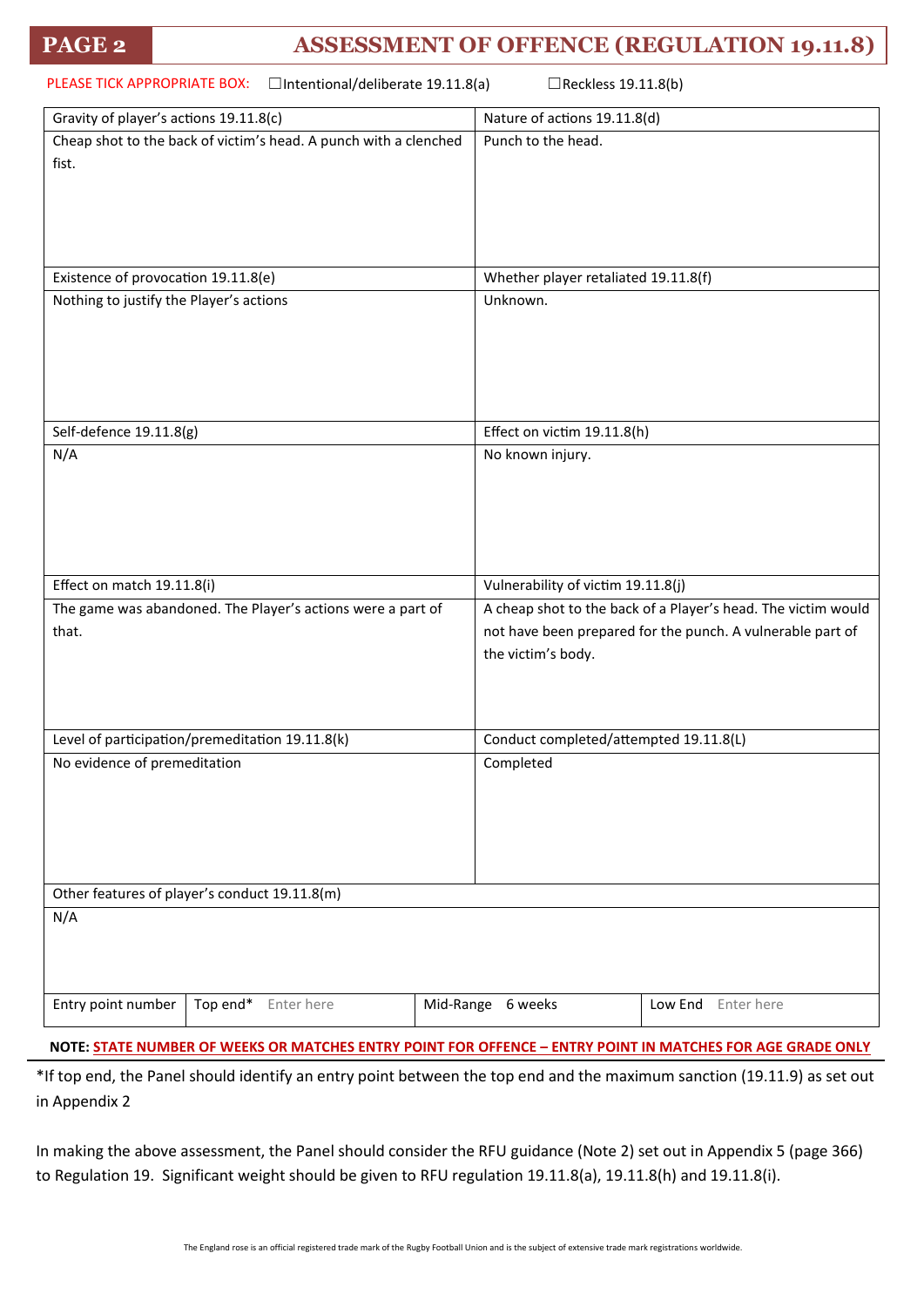## **PAGE 3 REASONS FOR ENTRY POINT**

World Rugby requires minimum entry of Mid-Range for offences to the head. Top Range not justified.

### **AGGRAVATING FACTORS (REGULATION 19.11.10)**

Player's status as an offender of the Laws of the game 19.11.10(a)

Good record to date.

Need for deterrent 19.11.10(b)

N/A

Any other off-field aggravating factors 19.11.10(c)

N/A

N/A

Number added on: **N/A** NOTE: **AGGRAVATING IN MATCHES FOR AGE GRADE ONLY**